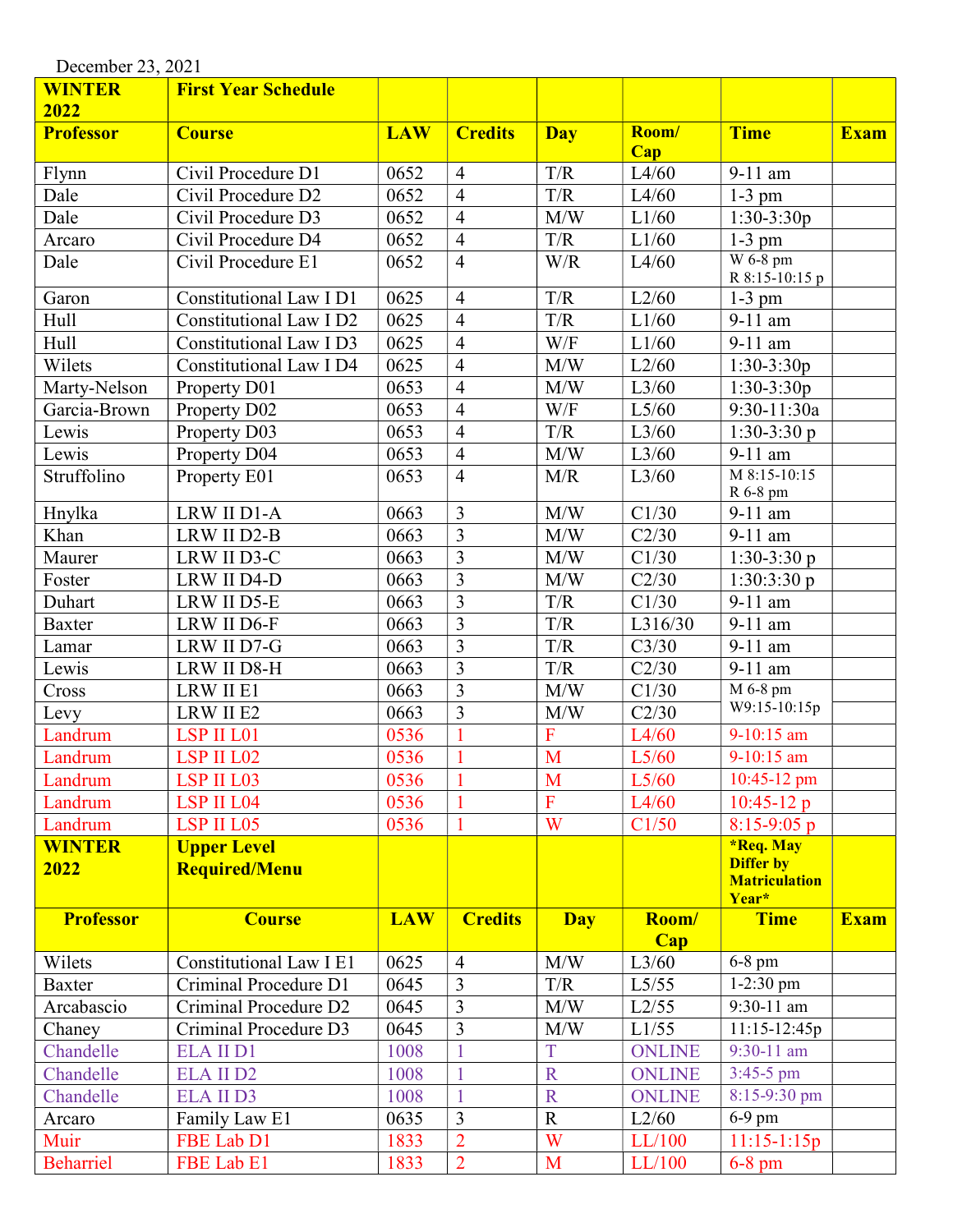December 23, 2021

| Landrum            | <b>MBE Lab D1</b>                                   | 1831       | 3              | T                                    | LL/100       | $1-3$ pm                 |             |
|--------------------|-----------------------------------------------------|------------|----------------|--------------------------------------|--------------|--------------------------|-------------|
| Landrum            | <b>MBE Lab E1</b>                                   | 1831       | 3              | T                                    | LL/100       | $6-8$ pm                 |             |
| Struffolino        | Prof. Responsibility D1                             | 0649       | $\overline{3}$ | M/W                                  | L3/60        | $3:45-5:15 p$            |             |
| Braccialarghe      | Prof. Responsibility D2                             | 0649       | $\overline{3}$ | M/W                                  | L4/60        | $3:45-5:15$ p            |             |
| Braccialarghe      | Prof. Responsibility E1                             | 0649       | $\overline{3}$ | M/W                                  | L2/50        | $8:15-9:45$ p            |             |
| Mays               | Real Estate Trans. D1                               | 0865       | 3              | M/W                                  | L4/60        | $1:30-3$ pm              |             |
| <b>Brown</b>       | Real Estate Trans. E1                               | 0865       | 3              | M/W                                  | Online/25    | $8:15-9:45$ p            |             |
| harrison           | UCC: Sales D1                                       | 0688       | $\overline{2}$ | W                                    | LL/50        | 1:30-3:30pm              |             |
| Mays               | UCC: Sales E1                                       | 0688       | $\overline{2}$ | $\overline{W}$                       | L5/50        | $6-8$ pm                 |             |
| Litman             | Wills and Trusts D1                                 | 0655       | $\overline{4}$ | T/R                                  | L2/60        | $\overline{9}$ -11 am    |             |
| Maurer             | Wills and Trusts E1                                 | 0655       | $\overline{4}$ | M/W                                  | L1/60        | $6-8$ pm                 |             |
|                    | <b>UL Doctrinal Electives</b>                       |            |                |                                      |              |                          |             |
| <b>Professor</b>   | <b>Course</b>                                       | <b>LAW</b> | <b>Credits</b> | <b>Day</b>                           | Room/        | <b>Time</b>              | <b>Exam</b> |
|                    |                                                     |            |                |                                      | Cap          |                          |             |
| <b>Blackwelder</b> | <b>Administrative Law</b><br>ONLINE*                | 0690       | $\overline{3}$ | T/R                                  | Online/25    | $8:15-9:45$<br><b>PM</b> |             |
| Booth/             | <b>Advanced Leg Res</b>                             | 0678       | $\overline{2}$ | T                                    | Online/25    | $8:15-10:15$ p           |             |
| Mayers-Twist       | <b>ONLINE</b>                                       |            |                |                                      |              |                          |             |
| Canova             | Corporations                                        | 0401       | 3              | M/W                                  | L5/60        | 1:30-3:00 pm             |             |
| Feliu              | Copyright Law                                       | 0817       | $\overline{3}$ | T/R                                  | C3/50        | 345-5:15 pm              |             |
| Jarvis             | Florida Con Law                                     | 0775       | $\overline{3}$ | $\mathbf{M}$                         | L5/60        | $6-9$ pm                 |             |
| <b>Borman</b>      | <b>Florida Rules of Judicial</b><br>Administration  | 0541       | 1              | Sat. Feb<br>5; 26<br>Sun Feb<br>6;27 | C1/20        | $10-2$ pm                |             |
| <b>Barret</b>      | <b>Health Care Compliance</b><br>Online             | 4685       | 3              | M/W                                  | Online/25    | $1:30-3pm$               |             |
| <b>Uzdavines</b>   | <b>Health Policy and</b><br><b>Bioethics</b>        | 4677       | $\overline{3}$ | M/W                                  | Online/25    | $3:45-5:45$ p            |             |
| <b>Uzdavines</b>   | <b>Legal and Medical</b><br>Interprofessionalism    | 0403       | $\overline{3}$ | M/W                                  | Online/25    | $8:15 - 10:15$<br>pm     |             |
| Khan               | Immigration, Nationality,<br>and Refugee Law        | 0723       | $\overline{2}$ | $\mathbf{M}$                         | L316/50      | $1:30-3:30p$             |             |
| Litman             | <b>Income Tax</b>                                   | 0701       | $\overline{3}$ | M/W                                  | C3/50        | $1:30-3:00p$             |             |
| Garon              | <b>Information Privacy Law</b>                      | 0091       | $\overline{3}$ | M/W                                  | C2/50        | 11:15a-12:45             |             |
| Shu                | International Sales &<br>Arbitration                | 0833       | $\overline{3}$ | $\mathbf R$                          | L1/50        | $6-9$ pm                 |             |
| Jarvis             | Maritime Law                                        | 0400       | $\overline{3}$ | T                                    | L1/50        | $6-9$ pm                 |             |
| Flynn              | Medical Malpractice                                 | 0873       | $\overline{2}$ | $\mathbf R$                          | L1/50        | $3:45-5:45p$             |             |
| Feliu              | Trademark Law and                                   | 0696       | $\overline{3}$ | M/W                                  | 25           | 9:30am-11                |             |
|                    | <b>Unfair Competition</b>                           |            |                |                                      |              | am                       |             |
| harrison           | <b>UCC:</b> Negotiable<br><b>Instruments ONLINE</b> | 4691       | $\overline{3}$ | M/W                                  | Online/25    | $6 - 7:30$ pm            |             |
| Perez              | UCC: Sec. Transactions                              | 0687       | $\overline{2}$ | M                                    | L4/60        | $11:15-1:15p$            |             |
|                    | <b>Experiential</b>                                 |            |                |                                      |              |                          |             |
| <b>Professor</b>   | <b>Offering</b>                                     | <b>LAW</b> | <b>Credits</b> | <b>Day</b>                           | Room/<br>Cap | <b>Time</b>              | <b>Exam</b> |
| Katz, Randy        | Appellate Prac. Workshop                            | 0874       | $\overline{2}$ | W                                    | C1/20        | $11:15-1:15p$            |             |
| Cooper             | Civil Pre-Trial L01                                 | 0517       | $\overline{3}$ | $\mathbf T$                          | C1/20        | $6-9$ pm                 |             |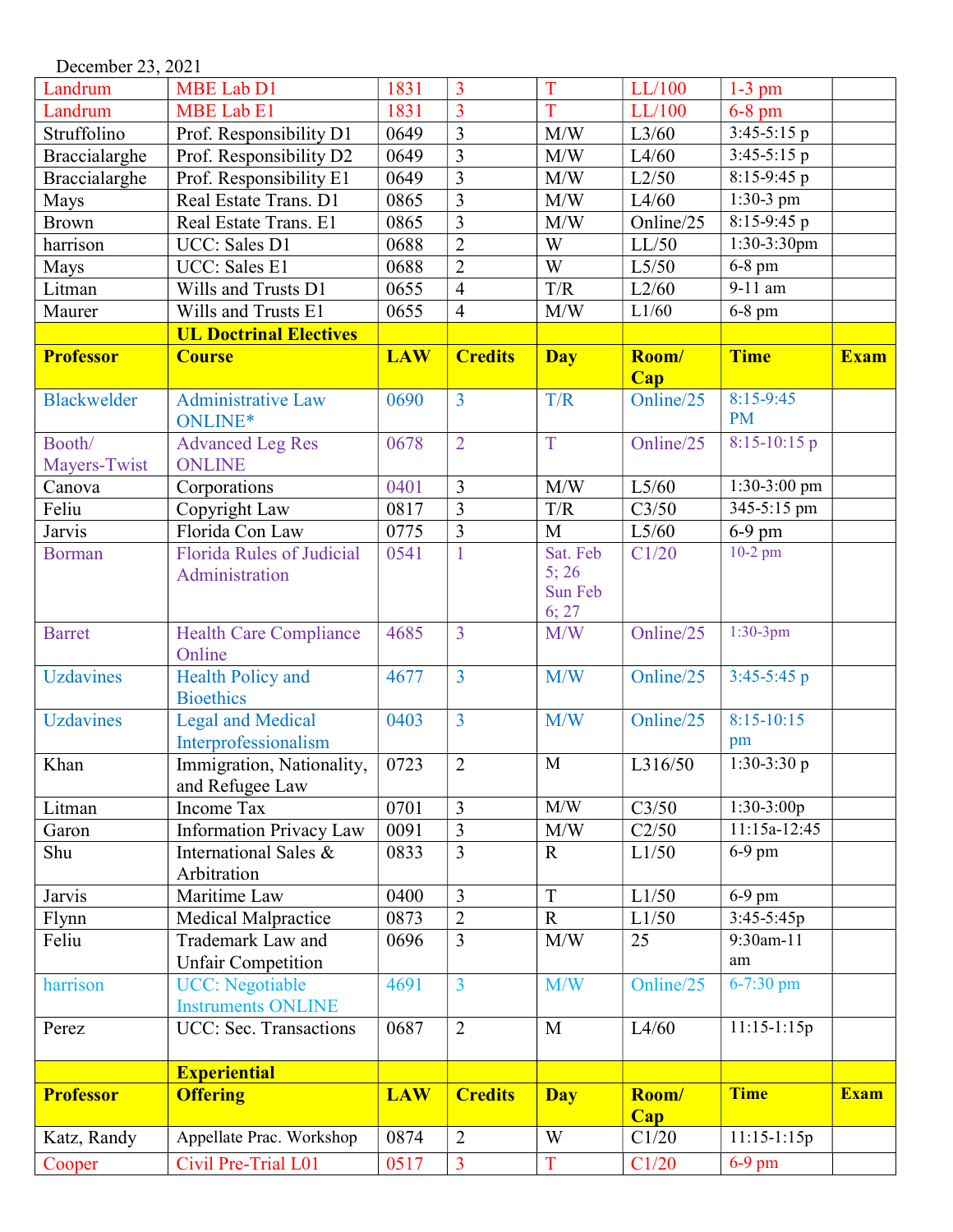| December 23, 2021 |                                               |      |                |                       |                    |                      |              |
|-------------------|-----------------------------------------------|------|----------------|-----------------------|--------------------|----------------------|--------------|
| Villanueva        | Civil Pre-Trial L02                           | 0517 | $\overline{3}$ | $\mathbf R$           | C3/20              | $6-9$ pm             |              |
| Arcabascio        | Crim. Procedure II Wkshp                      | 0634 | $\overline{2}$ | $\mathbb{R}$          | S2/20              | 9-11 am              |              |
| Garon             | Drafting and Neg. IP Lic.                     | 0060 | $\overline{3}$ | T                     | C2/20              | $\overline{6}$ -9 pm |              |
| <b>Morris</b>     | <b>Health Law Workshop</b>                    | 1044 | $\overline{3}$ | T                     | C3/15              | $6-9$ pm             |              |
| Celetti, Gary     | <b>Interview and Counseling</b>               | 1062 | $\overline{2}$ | W                     | L316/20            | 9-11 am              |              |
| Glassman, Lisa    | <b>Law Office Management</b>                  | 0651 | $\overline{2}$ | $\overline{\text{R}}$ | C1/20              | $6-8$ pm             |              |
| Shu-Acquaye       | Legal Drafting Workshop                       | 0752 | $\overline{2}$ | $\overline{T}$        | C1/20              | 3:45-5:45 p          |              |
| Tetunic           | Mediation Wkshp D1                            | 0522 | $\overline{2}$ | $\overline{R}$        | S1/20              | 9-11 am              |              |
| Shaw              | <b>Mediation Wkshp E1</b>                     | 0522 | $\overline{2}$ | T                     | L2/20              | $6-8$ pm             |              |
| Gantt             | <b>Negotiating Workshop</b>                   | 0672 | $\overline{2}$ | T                     | S2/20              | 9-11 am              |              |
| Revis             | <b>Real Property Workshop</b>                 | 0751 | 3              | $\mathbf R$           | L5/20              | $6-9$ pm             |              |
| Chaney            | Trial Advocacy L01                            | 0890 | $\overline{3}$ | T                     | CT1/12             | $\overline{1}$ -4 pm |              |
| Dobson            | Trial Advocacy L02                            | 0890 | $\overline{3}$ | T/R                   | CT 2/12            | $T$ 1-3/R 1-2        |              |
| Mastrarrigo       | <b>Trial Advocacy L03</b>                     | 0890 | $\overline{3}$ | M                     | CT1/12             | 6-9 pm               |              |
| Cannava           | <b>Trial Advocacy L04</b>                     | 0890 | $\overline{3}$ | W                     | CT1/12             | $6-9$ pm             |              |
| Diaz              | <b>Trial Advocacy L05</b>                     | 0890 | $\overline{3}$ | $\mathbf R$           | CT1/12             | 6-9 pm               |              |
| Goldberg          | <b>Will Drafting Workshop</b>                 | 0524 | $\overline{2}$ | W                     | C1/20              | $6-8$ pm             |              |
|                   |                                               |      |                |                       |                    |                      |              |
|                   | <b>Seminar</b>                                |      |                |                       |                    |                      |              |
| <b>Professor</b>  | <b>Name</b>                                   | Law  | <b>Credits</b> | <b>Day</b>            | Room/              | <b>Time</b>          | <b>Exam</b>  |
|                   |                                               |      |                |                       | <b>Cap</b>         |                      |              |
| Levy              | Art Law Seminar                               | 0643 | $\overline{2}$ | $\mathbf R$           | $\overline{S3/20}$ | 6-8 pm               |              |
| Tetunic           | <b>Elder Law Seminar</b>                      | 0737 | $\overline{2}$ | T                     | S2/20              | 3:45-5:45 p          |              |
| Duhart            | <b>Current Constitutional</b>                 | 0796 | $\overline{2}$ | T                     | S1/20              | $3:45-5:45$ p        |              |
|                   | Law Seminar                                   |      |                |                       |                    |                      |              |
|                   |                                               |      |                |                       |                    |                      |              |
|                   |                                               |      |                |                       |                    |                      |              |
|                   |                                               |      |                |                       |                    |                      |              |
| <b>Professor</b>  | <b>Clinic and Field</b>                       |      |                |                       |                    |                      |              |
|                   | <b>Placements**</b>                           |      |                |                       |                    |                      |              |
|                   | <b>Offering</b>                               |      | <b>LAW</b>     | <b>Credits</b>        | <b>Day</b>         | Room/                | <b>Time</b>  |
|                   | Adults with Intellectual Disabilities         |      | 0021           | 5 through             | $\mathbf R$        | <b>Cap</b><br>S1/10  | $3:45-5:45p$ |
| Arcaro            | In-House Clinic                               |      |                | 12                    |                    |                      |              |
| Rangel/           | Advanced Clinic and Field Placement           |      | 0008           | <b>TBD</b>            | W                  | Online               | 6-8 pm       |
| Markowitz         |                                               |      |                |                       |                    |                      |              |
| <b>Kass</b>       | Berger Entrepreneur In-House Clinic           |      | 0086           | 5 through             | <b>TBD</b>         | <b>TBD</b>           | <b>TBD</b>   |
| Blackwelder       | Children and Families In-House                |      | 0929           | 6 through             | $\mathbf{F}$       | C2                   | 9-4 pm       |
| Baer, Frusciante  | Clinic                                        |      |                | 12                    |                    |                      |              |
| Perez             | Civil Field Placement                         |      | 0826           | 6 or 12               | $\mathbf R$        | <b>TBD</b><br>L316   | $6-8$ pm     |
| Hartog            | <b>Consumer Bankruptcy Field</b>              |      | 1851           | $\overline{3}$        | $\mathbf R$        | C2/10                | $6-8$ pm     |
|                   | Placement<br>Criminal Justice Field Placement |      | 0852/          | 3 and 9               | W(weekly)          | S3/20                |              |
| Dobson            |                                               |      | 0853           |                       | Intensive          |                      | $6-8$ pm     |
|                   |                                               |      |                |                       | first two          |                      |              |
|                   |                                               |      |                |                       | weeks:             |                      |              |
|                   |                                               |      |                |                       | M-F 9-5            |                      |              |